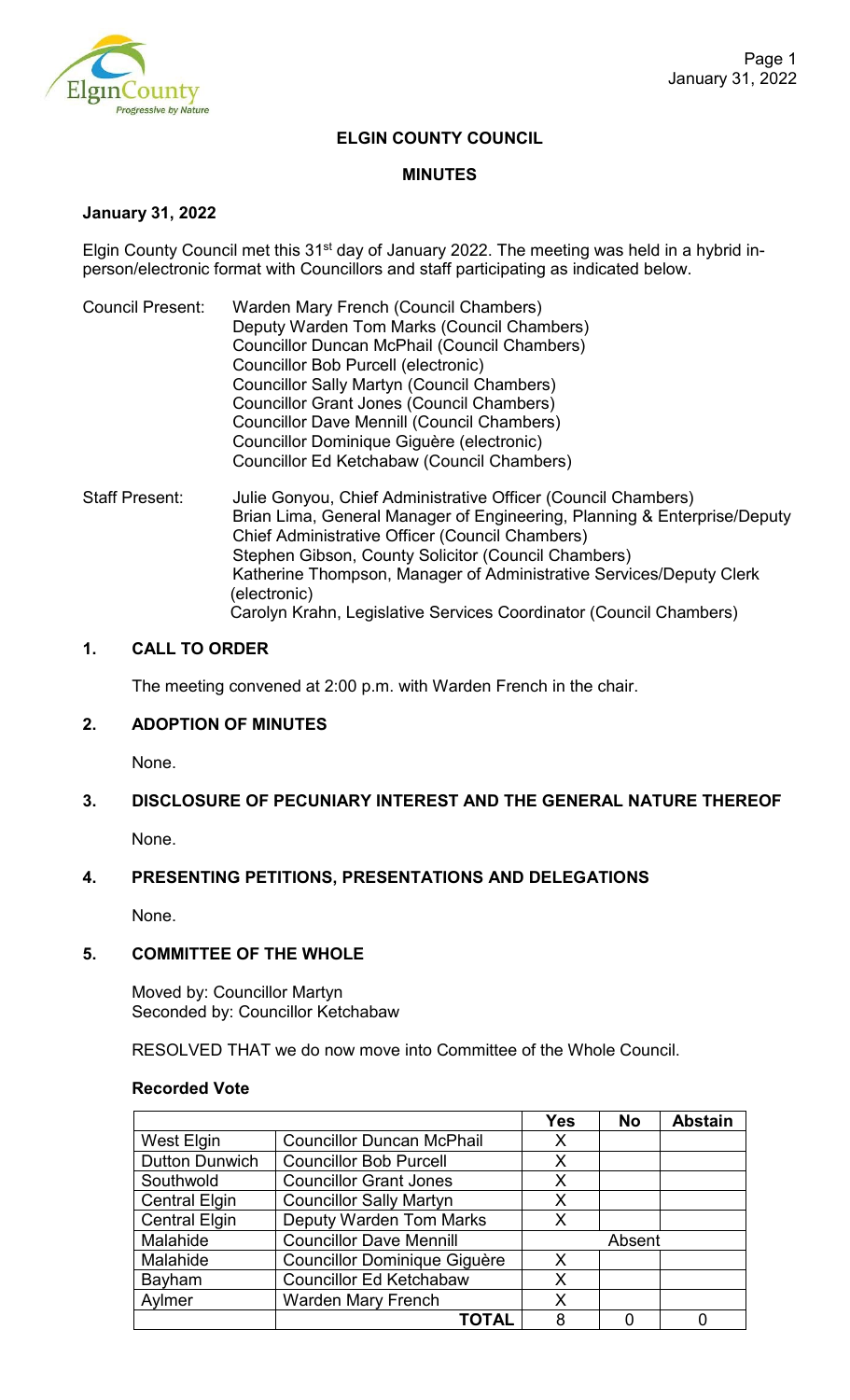# **6. REPORTS OF COUNCIL, OUTSIDE BOARDS AND STAFF**

None.

# **7. COUNCIL CORRESPONDENCE**

7.1 **Items for Consideration**

None.

### 7.2 **Items for Information (Consent Agenda)**

None.

### **8. OTHER BUSINESS**

### 8.1 **Statements/Inquiries by Members**

None.

# 8.2 **Notice of Motion**

None.

### 8.3 **Matters of Urgency**

None.

# **9. CLOSED MEETING ITEMS**

Moved by: Councillor Jones Seconded by: Deputy Warden Marks

RESOLVED THAT we do now proceed into closed meeting session in accordance with the Municipal Act to discuss the following matters under Municipal Act Section 239 (2):

#### In-Camera Item #1

*(b) personal matters about an identifiable individual, including municipal or local board employees; (d) labour relations or employee negotiations* – Organizational Review

#### In-Camera Item #2

*(a) the security of the property of the municipality or local board; (h) information explicitly supplied in confidence to the municipality or local board by Canada, a province or territory or a Crown agency of any of them; (k) a position, plan, procedure, criteria or instruction to be applied to any negotiations carried on or to be carried on by or on behalf of the municipality or local board* – Property Matter

#### **Recorded Vote**

|                       |                                     | <b>Yes</b> | <b>No</b> | <b>Abstain</b> |
|-----------------------|-------------------------------------|------------|-----------|----------------|
| West Elgin            | <b>Councillor Duncan McPhail</b>    | X          |           |                |
| <b>Dutton Dunwich</b> | <b>Councillor Bob Purcell</b>       | X          |           |                |
| Southwold             | <b>Councillor Grant Jones</b>       | X          |           |                |
| <b>Central Elgin</b>  | <b>Councillor Sally Martyn</b>      | X          |           |                |
| <b>Central Elgin</b>  | <b>Deputy Warden Tom Marks</b>      | X          |           |                |
| Malahide              | <b>Councillor Dave Mennill</b>      | Absent     |           |                |
| Malahide              | <b>Councillor Dominique Giguère</b> | X          |           |                |
| Bayham                | <b>Councillor Ed Ketchabaw</b>      | X          |           |                |
| Aylmer                | <b>Warden Mary French</b>           | Χ          |           |                |
|                       | <b>TOTAL</b>                        | 8          |           |                |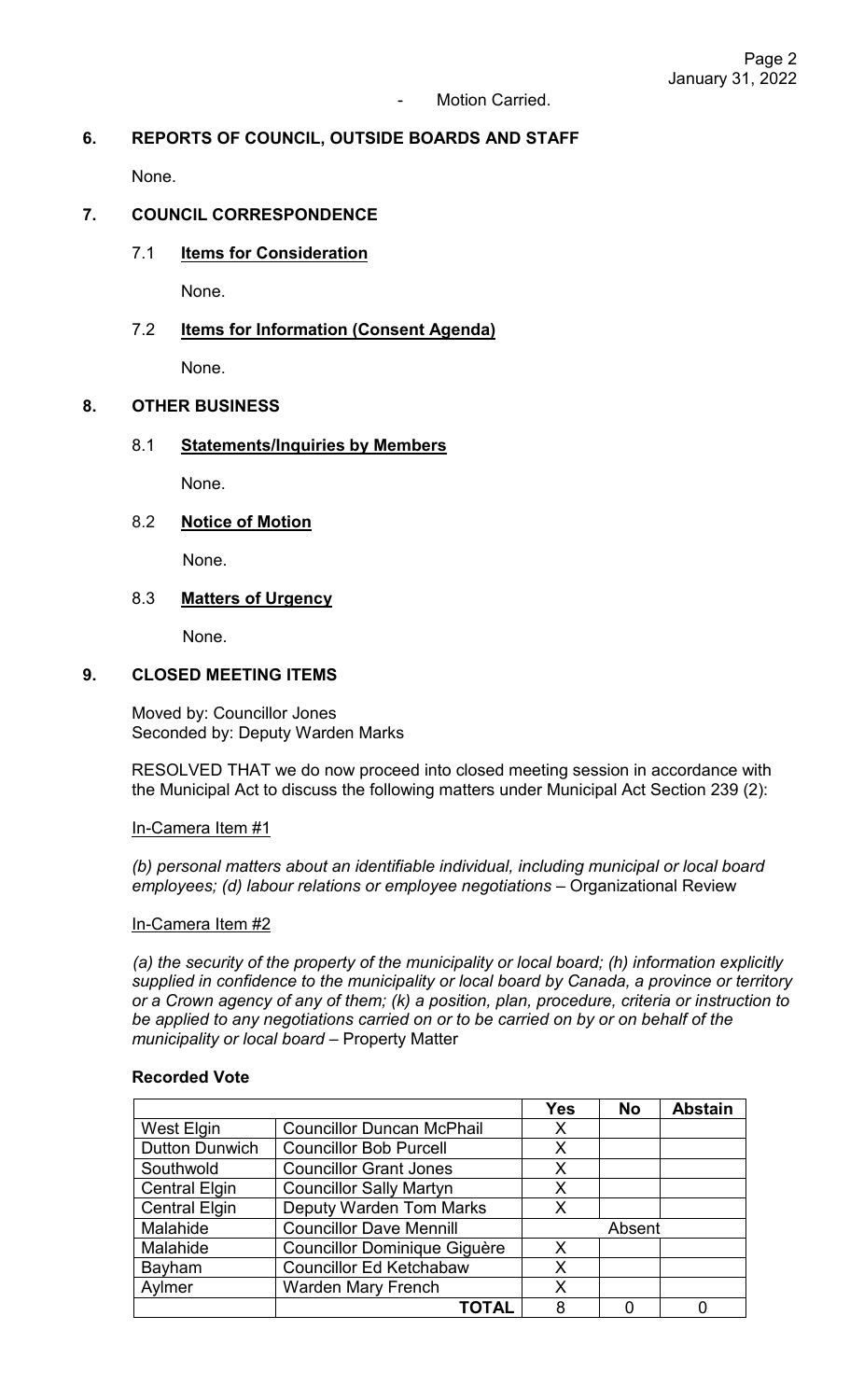### - Motion Carried.

# **10. MOTION TO RISE AND REPORT**

Moved by: Deputy Warden Marks Seconded by: Councillor Mennill

RESOLVED THAT we do now rise and report.

#### **Recorded Vote**

|                       |                                     | <b>Yes</b> | <b>No</b> | <b>Abstain</b> |
|-----------------------|-------------------------------------|------------|-----------|----------------|
| <b>West Elgin</b>     | <b>Councillor Duncan McPhail</b>    | Х          |           |                |
| <b>Dutton Dunwich</b> | <b>Councillor Bob Purcell</b>       | X          |           |                |
| Southwold             | <b>Councillor Grant Jones</b>       | X          |           |                |
| <b>Central Elgin</b>  | <b>Councillor Sally Martyn</b>      | X          |           |                |
| <b>Central Elgin</b>  | <b>Deputy Warden Tom Marks</b>      | Χ          |           |                |
| Malahide              | <b>Councillor Dave Mennill</b>      | X          |           |                |
| Malahide              | <b>Councillor Dominique Giguère</b> | X          |           |                |
| Bayham                | <b>Councillor Ed Ketchabaw</b>      | Χ          |           |                |
| Aylmer                | <b>Warden Mary French</b>           | Χ          |           |                |
|                       | ΤΟΤΑL                               | 9          |           |                |

- Motion Carried.

In-Camera Item #1 - Organizational Review

Moved by: Councillor Jones Seconded by: Councillor Martyn

RESOLVED THAT staff proceed as directed.

#### **Recorded Vote**

|                       |                                     | <b>Yes</b> | <b>No</b> | <b>Abstain</b> |
|-----------------------|-------------------------------------|------------|-----------|----------------|
| West Elgin            | <b>Councillor Duncan McPhail</b>    | X          |           |                |
| <b>Dutton Dunwich</b> | <b>Councillor Bob Purcell</b>       | X          |           |                |
| Southwold             | <b>Councillor Grant Jones</b>       | X          |           |                |
| <b>Central Elgin</b>  | <b>Councillor Sally Martyn</b>      | X          |           |                |
| <b>Central Elgin</b>  | <b>Deputy Warden Tom Marks</b>      | Χ          |           |                |
| Malahide              | <b>Councillor Dave Mennill</b>      | X          |           |                |
| Malahide              | <b>Councillor Dominique Giguère</b> | X          |           |                |
| Bayham                | <b>Councillor Ed Ketchabaw</b>      | X          |           |                |
| Aylmer                | <b>Warden Mary French</b>           | Χ          |           |                |
|                       | <b>TOTAL</b>                        | 9          |           |                |

- Motion Carried.

# In-Camera Item #2 - Property Matter

Moved by: Councillor McPhail Seconded by: Councillor Ketchabaw

RESOLVED THAT staff proceed as directed.

#### **Recorded Vote**

|                       |                                  | Yes | <b>No</b> | <b>Abstain</b> |
|-----------------------|----------------------------------|-----|-----------|----------------|
| West Elgin            | <b>Councillor Duncan McPhail</b> | X   |           |                |
| <b>Dutton Dunwich</b> | <b>Councillor Bob Purcell</b>    |     |           |                |
| Southwold             | <b>Councillor Grant Jones</b>    | х   |           |                |
| <b>Central Elgin</b>  | <b>Councillor Sally Martyn</b>   | X   |           |                |
| <b>Central Elgin</b>  | Deputy Warden Tom Marks          | Χ   |           |                |
| <b>Malahide</b>       | <b>Councillor Dave Mennill</b>   |     |           |                |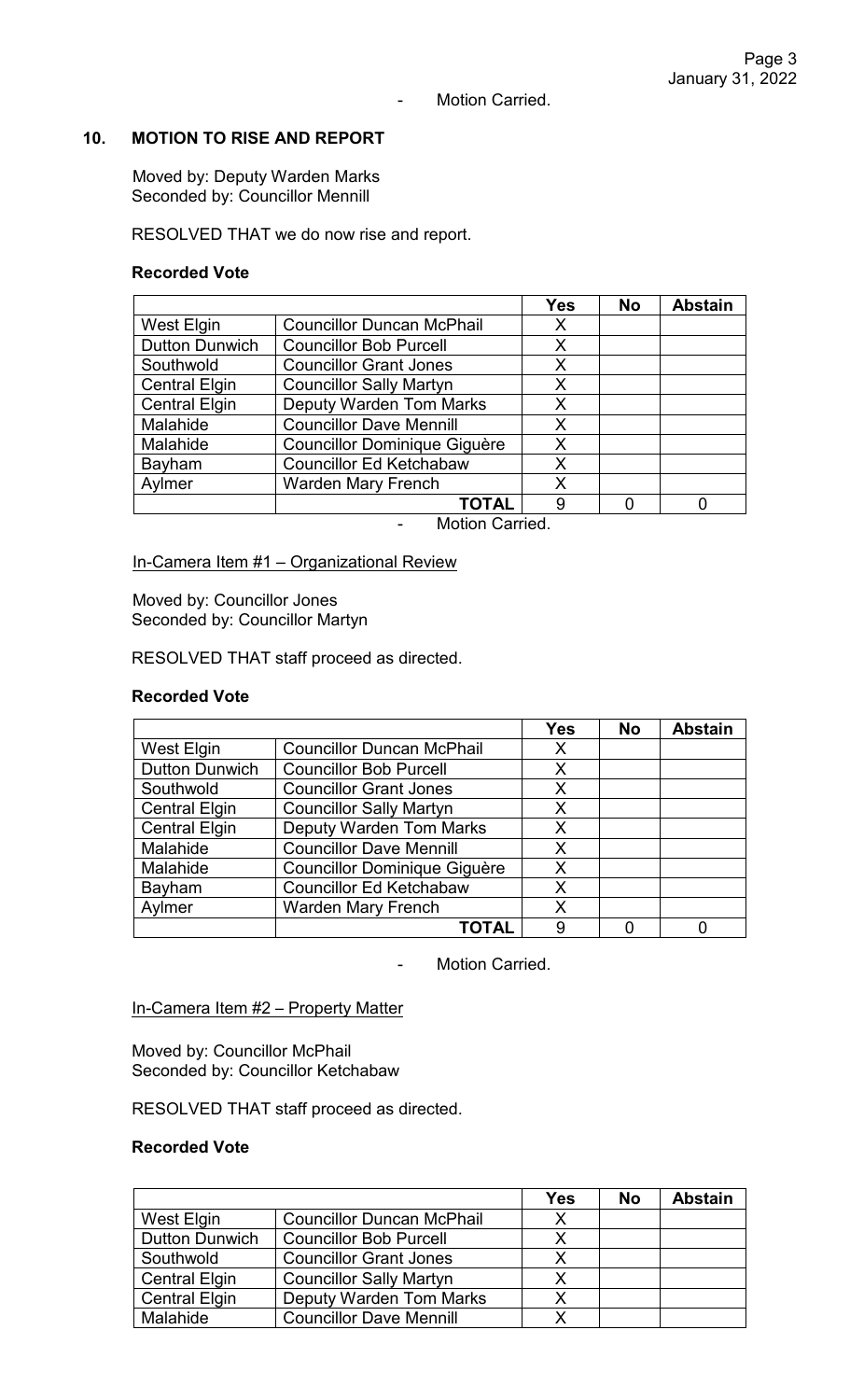| Malahide      | Councillor Dominique Giguère   |  |  |
|---------------|--------------------------------|--|--|
| <b>Bavham</b> | <b>Councillor Ed Ketchabaw</b> |  |  |
| Avlmer        | Warden Mary French             |  |  |
|               | <b>TOTAL</b>                   |  |  |

- Motion Carried.

### **11. MOTION TO ADOPT RECOMMENDATIONS FROM THE COMMITTEE OF THE WHOLE**

Moved by: Councillor Mennill Seconded by: Councillor Jones

RESOLVED THAT we do now adopt recommendations of the Committee Of The Whole.

#### **Recorded Vote**

|                       |                                     | <b>Yes</b> | <b>No</b> | <b>Abstain</b> |
|-----------------------|-------------------------------------|------------|-----------|----------------|
| <b>West Elgin</b>     | <b>Councillor Duncan McPhail</b>    | Х          |           |                |
| <b>Dutton Dunwich</b> | <b>Councillor Bob Purcell</b>       | X          |           |                |
| Southwold             | <b>Councillor Grant Jones</b>       | X          |           |                |
| <b>Central Elgin</b>  | <b>Councillor Sally Martyn</b>      | X          |           |                |
| <b>Central Elgin</b>  | <b>Deputy Warden Tom Marks</b>      | Χ          |           |                |
| Malahide              | <b>Councillor Dave Mennill</b>      | X          |           |                |
| Malahide              | <b>Councillor Dominique Giguère</b> | X          |           |                |
| Bayham                | <b>Councillor Ed Ketchabaw</b>      | X          |           |                |
| Aylmer                | <b>Warden Mary French</b>           | X          |           |                |
|                       | ΤΟΤΑΙ                               | 9          |           |                |

- Motion Carried.

# **12. CONSIDERATION OF BY-LAWS**

#### 12.1 **By-Law No. 22-07** – **Confirming all Actions and Proceedings**

BEING a By-Law to Confirm Proceedings of the Municipal Council of the Corporation of the County of Elgin at the January 31, 2022 Meeting.

Moved by: Deputy Warden Marks Seconded by: Councillor Martyn

RESOLVED THAT By-Law No. 22-07 be now read a first, second and third time and finally passed.

# **Recorded Vote**

|                       |                                     | <b>Yes</b> | <b>No</b> | <b>Abstain</b> |
|-----------------------|-------------------------------------|------------|-----------|----------------|
| West Elgin            | <b>Councillor Duncan McPhail</b>    | Χ          |           |                |
| <b>Dutton Dunwich</b> | <b>Councillor Bob Purcell</b>       | X          |           |                |
| Southwold             | <b>Councillor Grant Jones</b>       | X          |           |                |
| <b>Central Elgin</b>  | <b>Councillor Sally Martyn</b>      | Χ          |           |                |
| <b>Central Elgin</b>  | <b>Deputy Warden Tom Marks</b>      | X          |           |                |
| Malahide              | <b>Councillor Dave Mennill</b>      | X          |           |                |
| Malahide              | <b>Councillor Dominique Giguère</b> | X          |           |                |
| Bayham                | <b>Councillor Ed Ketchabaw</b>      | Χ          |           |                |
| Aylmer                | <b>Warden Mary French</b>           | Χ          |           |                |
|                       | <b>TOTAL</b>                        | 9          |           |                |

- Motion Carried.

### **13. ADJOURNMENT**

Moved by: Councillor Jones Seconded by: Councillor Purcell